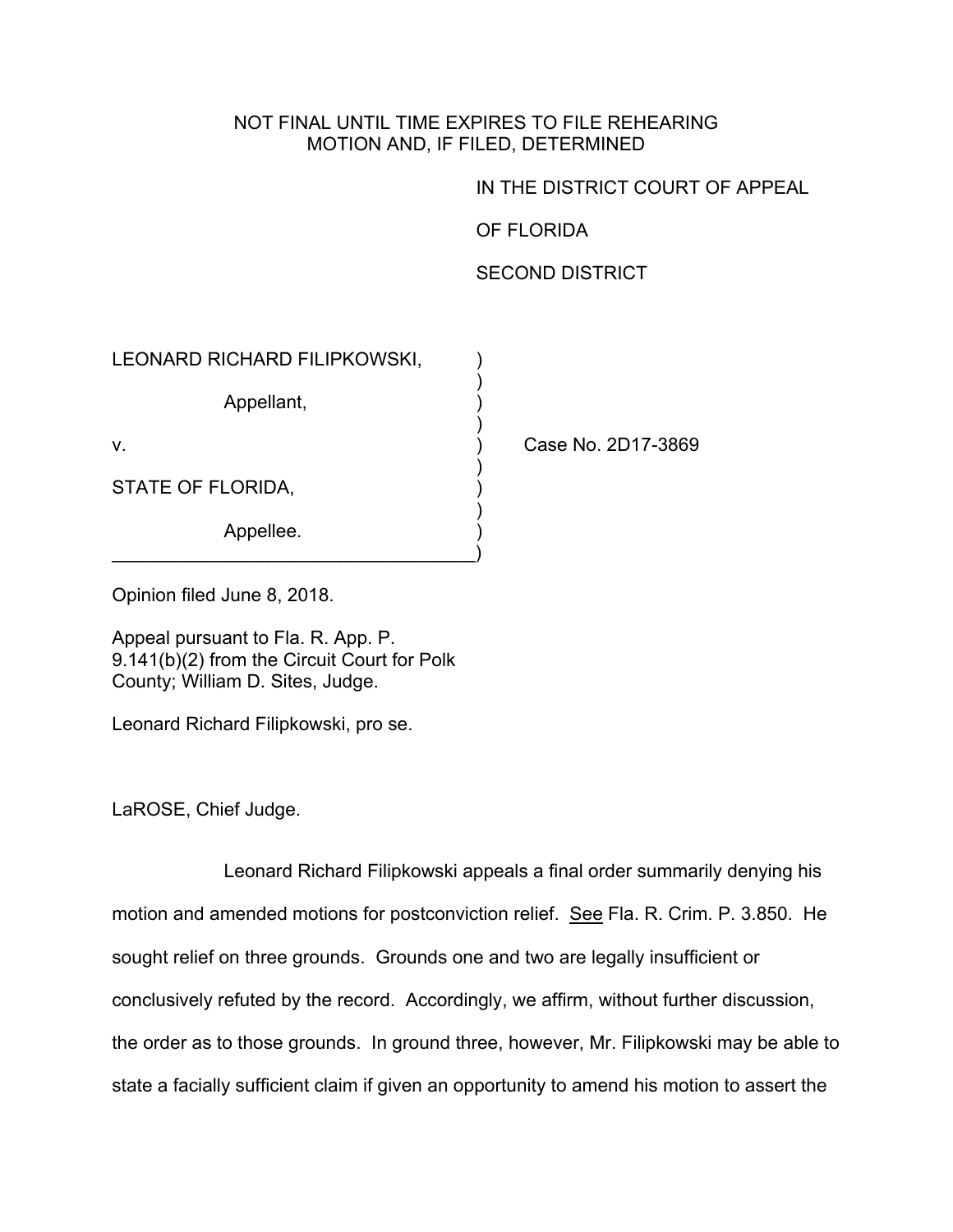requisite prejudice. We reverse the order as to ground three and direct the postconviction court to strike it with leave to amend within a reasonable time.<sup>1</sup>

Mr. Filipkowski pleaded no contest and was convicted of four counts of lewd and lascivious molestation of a victim over twelve and under sixteen years of age; two counts of lewd and lascivious exhibition to a victim under sixteen years of age; battery; possession of a photograph of a sexual performance by a child; and use of a computer server to seduce, solicit, or entice a child. The trial court sentenced Mr. Filipkowski to time served on the battery count; it imposed consecutive five-year sentences for a total of forty years' imprisonment on the remaining counts. Mr. Filipkowski did not pursue a direct appeal.

Mr. Filipkowski filed a timely, counseled motion for postconviction relief. In

ground three, he alleged that his plea was involuntary because the trial court failed to explain, as required by Florida Rule of Criminal Procedure 3.172(c)(1), that the maximum possible sentence was 105 years' imprisonment<sup>2</sup> if the court imposed consecutive sentences for each offense. Allegedly, "he would not have entered into the Plea Agreement he did had he been informed of the maximum number of years that

<sup>1</sup>Judge Mark F. Carpanini entered an order denying grounds one and three and denying relief on ground two, in part. Thereafter, Judge Carpanini recused himself before entry of a final order on the motion and amended motions. Judge William D. Sites entered the final order on review, adopting Judge Carpanini's prior rulings, including the denial of ground three.

<sup>2</sup>Mr. Filipkowski miscalculated his actual maximum possible sentence. He pleaded no contest to six second-degree felonies, two third-degree felonies, and a firstdegree misdemeanor. Thus, he faced a maximum sentence of 101 years' imprisonment. See §§ 784.03(1), Fla. Stat. (2009 and 2010); §§ 800.04(5)(c)(2), (7)(b), Fla. Stat. (2008, 2009, and 2010); §§ 827.071(5)(a), 847.0135(3), Fla. Stat. (2011). If the trial court had imposed the maximum sentence for each offense concurrently, Mr. Filipkowski faced fifteen years' imprisonment.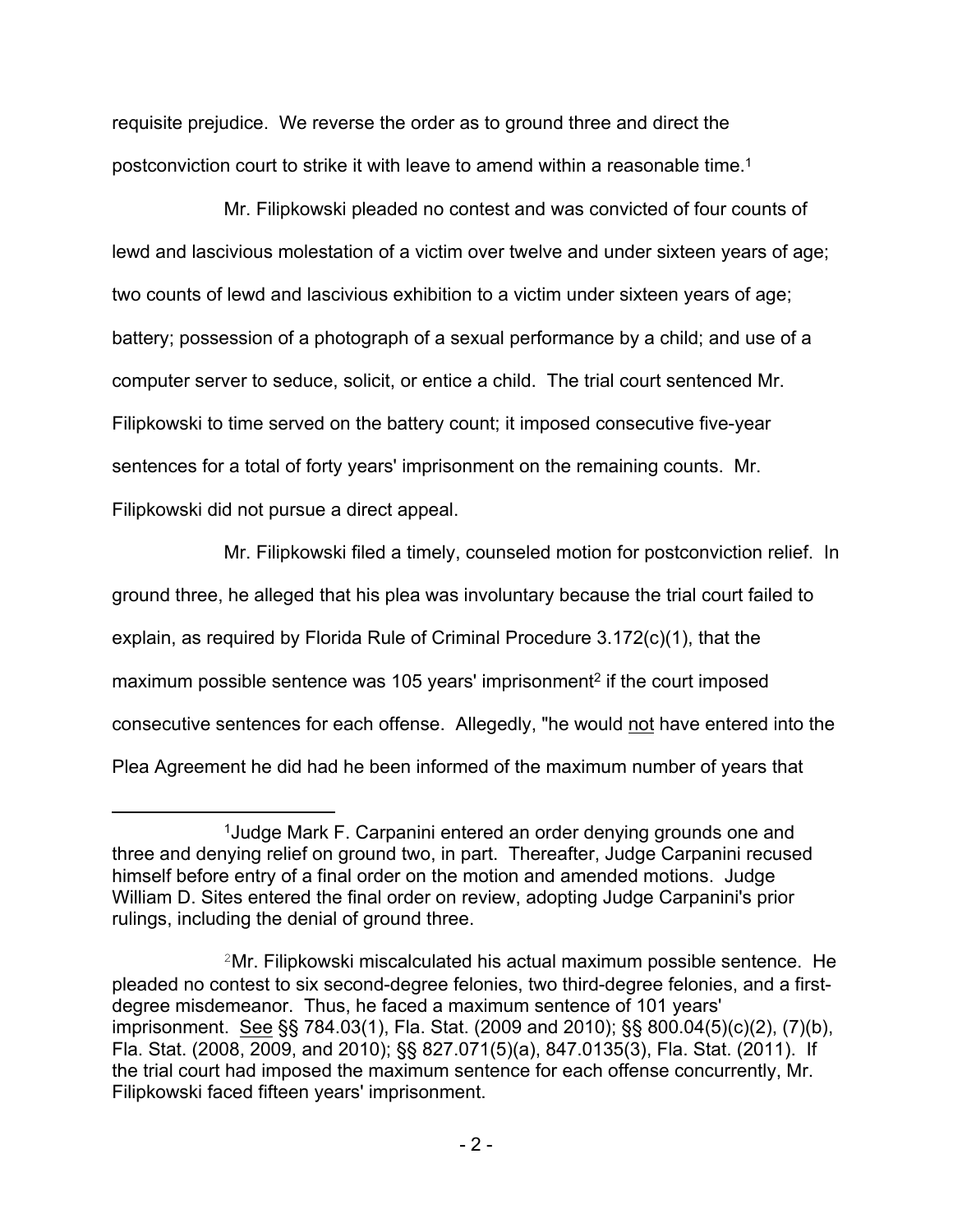could be imposed or that the Counts to which he was entering his plea could be run consecutively; totaling up to 105 years."

Mr. Filipkowski also alleged that his trial counsel was ineffective for failing to advise him of the plea terms, including the possibility of a 105-year prison term. Mr. Filipkowski failed to allege prejudice resulting from counsel's alleged deficient performance. Instead, he recognized that he "must meet a high threshold to withdraw a plea after Sentencing, and it is [his] burden to prove that a manifest injustice has occurred and that a withdrawal of the plea is necessary to correct that injustice, [and] is prepared to assume that burden." He asked to withdraw his plea. Alternatively, Mr. Filipkowski requested an evidentiary hearing to determine whether his plea was voluntary.

The State responded that any failure by the trial court to comply with rule 3.172(c)(1) was a trial court error not subject to collateral review. The State conceded, however, that Mr. Filipkowski was entitled to raise the claim under Marckman v. State, 997 So. 2d 1275 (Fla. 2d DCA 2009). Even so, the State argued that the record conclusively refuted Mr. Filipkowski's claim that the trial court failed to comply with rule 3.172(c)(1). It argued that rule 3.172(c)(1) only requires a trial court to advise a defendant of the maximum penalty for each offense, which was done. Thus, the State argued that ground three should be denied.

In reply, Mr. Filipkowski contended that he was entitled to an evidentiary hearing on his claim that trial counsel failed to inform him about the prospect of consecutive sentences. He maintained that "while it is true that the trial court never advised [him] of the fact that the maximum sentences on all Counts could be run

- 3 -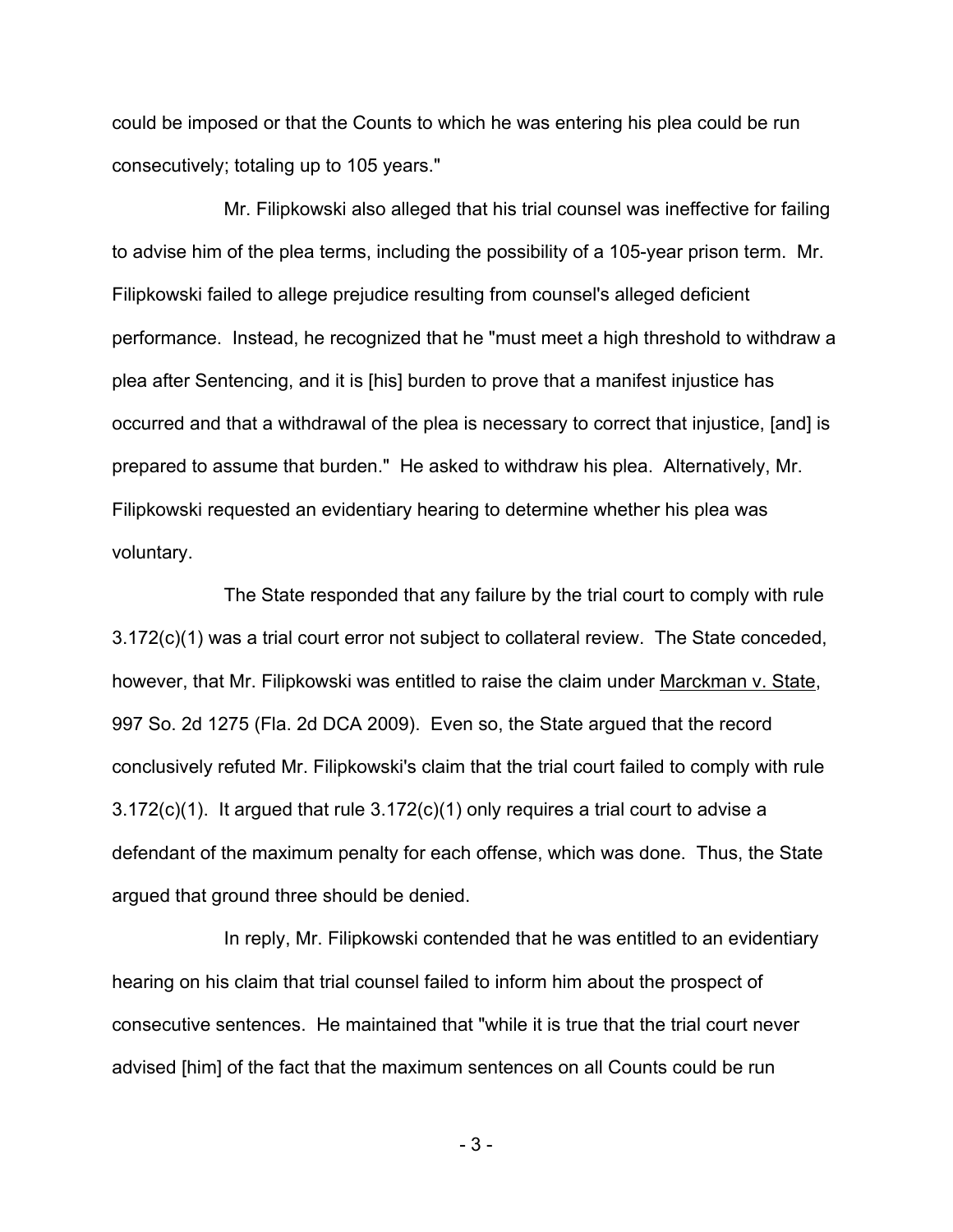consecutive . . . his trial counsel affirmatively misadvised him of his exposure to consecutive sentencing as well." He requested that "to the extent that the [postconviction court] determines that it is required that [he] swear, under oath, that butfor the ineffectiveness of his trial counsel as to the consequences of his plea, he would have proceeded to trial," he be given a reasonable opportunity to amend his motion in accordance with Spera v. State, 971 So. 2d 754 (Fla. 2007).

Thereafter, the postconviction court summarily denied relief on ground

three:

Defendant's third claim is that his plea was involuntarily entered as he was never informed of his maximum statutory exposure. During the plea colloquy, the Defendant was informed that counts one through seven and nine were second degree felonies, punishable by up to 15 years; and that counts eight, ten, eleven and twelve are third degree felonies punishable by up to 5 years. The Court agrees with the State's response that this was sufficient to inform the Defendant of the maximum possible penalty of the charges.

We review an order summarily denying a postconviction motion de novo.

See Martin v. State, 205 So. 3d 811, 812 (Fla. 2d DCA 2016). To plead a facially sufficient ineffective assistance of trial counsel claim, Mr. Filipkowski must plead facts establishing that his or her trial counsel's performance was deficient and that he was prejudiced thereby. See id. (citing Strickland v. Washington, 466 U.S. 668, 694 (1984)). "In the plea context, a defendant satisfies the prejudice requirement only where he can demonstrate 'a reasonable probability that, but for counsel's errors, he would not have pleaded guilty and would have insisted on going to trial.' " Hernandez v. State, 124 So. 3d 757, 762 (Fla. 2012) (quoting Hill v. Lockhart*,* 474 U.S. 52, 59 (1985)). "[A] defendant is entitled to an evidentiary hearing on a postconviction relief motion unless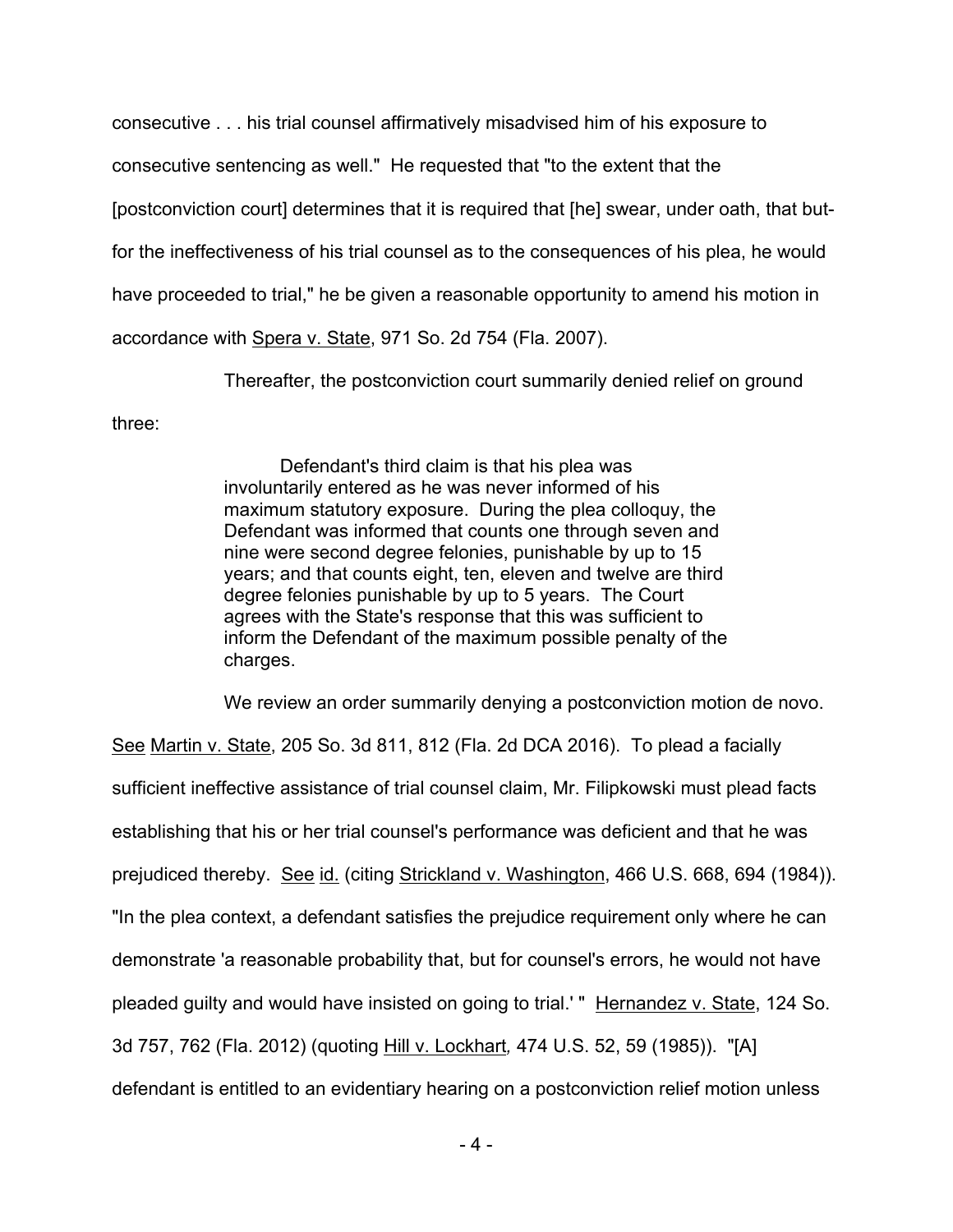(1) the motion, files, and records in the case conclusively show that the prisoner is entitled to no relief, or (2) the motion or a particular claim is legally insufficient." Freeman v. State, 761 So. 2d 1055, 1061 (Fla. 2000); see also Fla. R. Crim. P.  $3.850(f)(5)$ .

In his reply, Mr. Filipkowski abandoned his claim of involuntary plea based upon the trial court's failure to comply with rule 3.172(c)(1). He focused on trial counsel's alleged deficient performance.<sup>3</sup> Counsel's alleged inaccurate advice about the length of a sentence can be a basis for postconviction relief when not conclusively refuted by the record. Baker v. State, 879 So. 2d 663, 664 (Fla. 5th DCA 2004); see also Campbell v. State, 139 So. 3d 490, 494 (Fla. 2d DCA 2014) (holding that a defendant's allegation that had he been properly advised of the maximum penalty that he faced he would not have entered a plea but would have insisted on going to trial states a facially sufficient claim for postconviction relief); Gadson v. State, 807 So. 2d 817, 817 (Fla. 4th DCA 2002) (noting same).

Counsel must advise his client about "all pertinent matters bearing on the choice of which plea to enter and the particulars attendant upon each plea and the likely results thereof, as well as any possible alternatives that may be open to the defendant." Fla. R. Crim. P. 3.171(c)(2)(B). "[A] plea cannot be knowing and voluntary if the defendant does not understand all direct consequences of the plea, including those that

<sup>3</sup>A defendant may seek to withdraw from an involuntary plea under rule 3.850(a)(5) based upon the trial court's alleged failure to advise him of his maximum penalty in accordance with rule 3.172(c)(1). Marckman, 997 So. 2d at 1276 (first citing Mungen v. State, 932 So. 2d 1229, 1230 (Fla. 2d DCA 2006); then citing Youngblood v. State, 930 So. 2d 852, 852 (Fla. 2d DCA 2006); and then citing Butler v. State, 764 So. 2d 794, 795 (Fla. 2d DCA 2000)).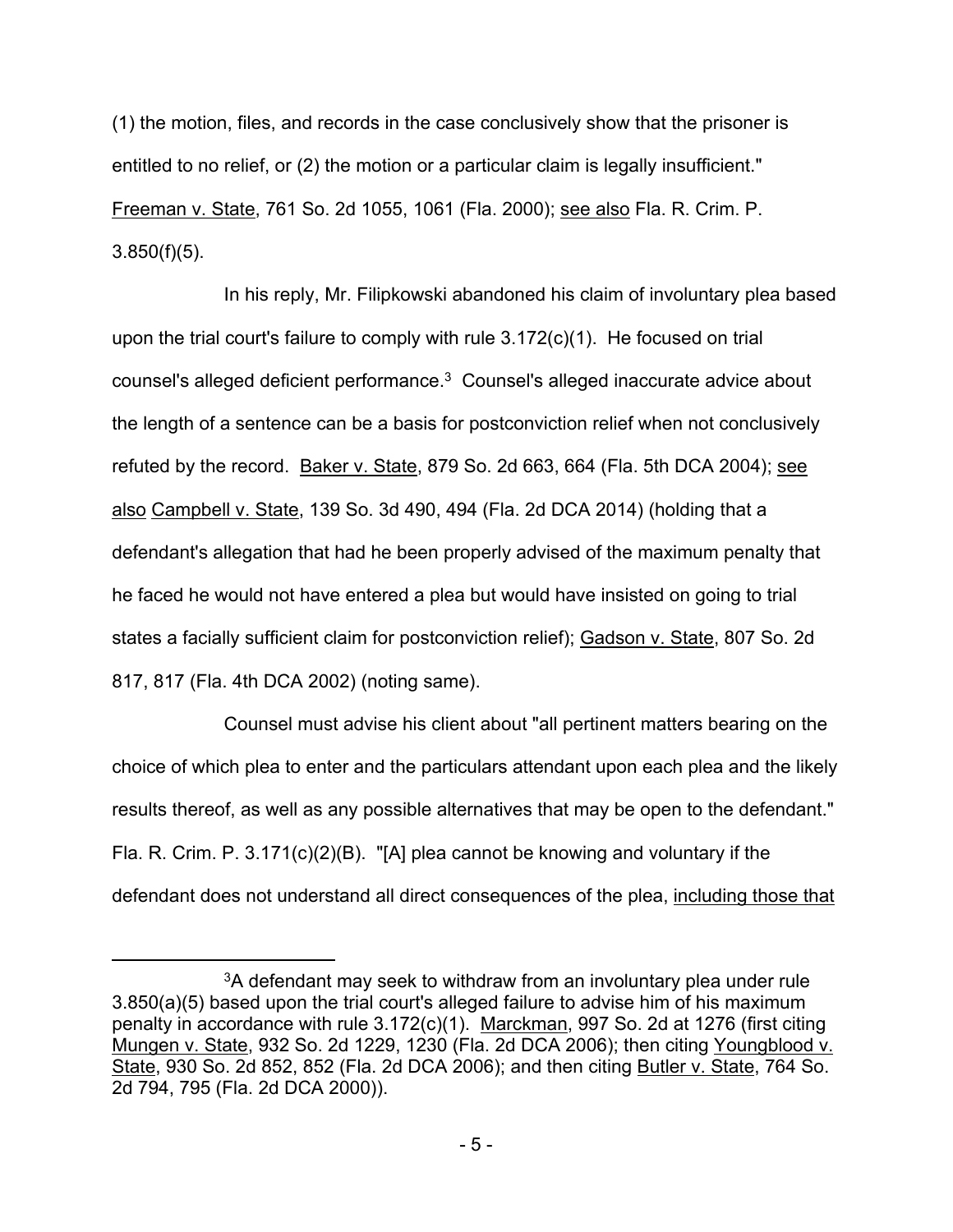affect the range of punishment." Odegaard v. State, 137 So. 3d 505, 508 (Fla. 2d DCA 2014) (emphasis added). Thus, trial counsel's failure to advise a defendant entering an open plea that his sentences can be imposed consecutively to increase the sentencing range constitutes deficient performance. Id. (holding that trial counsel's failure to advise the defendant that his maximum statutory sentences of thirty and fifteen years could be imposed consecutively for a total sentence of forty-five years' imprisonment constituted deficient performance and rendered the plea involuntary); cf. Nelfrard v. State, 34 So. 3d 221, 223 (Fla. 4th DCA 2010) (holding that the record conclusively refuted the defendant's claim that counsel misinformed him about the maximum penalty he faced; "[d]uring the plea colloquy, the defense attorney and the court both informed the defendant of the maximum sentences to which he *could* be sentenced, noting that he could face any sentence *up to* the maximum of consecutive five-year sentences on the two cases"). Simply advising a defendant of the maximum statutory sentence for each offense without advising him that those sentences may be imposed consecutively to increase the defendant's maximum possible penalty is insufficient. See Odegaard, 137 So. 3d at 507-08.

Notably, Mr. Filipkowski faced a maximum possible penalty of 101 years' imprisonment. He received a forty-year sentence, which is significantly greater than a total of fifteen years' imprisonment if the trial court had imposed the maximum statutory sentences concurrently.

Nothing in our record reflects that Mr. Filipkowski knew that his sentences could be imposed consecutively or that he faced a maximum possible penalty of 101

- 6 -